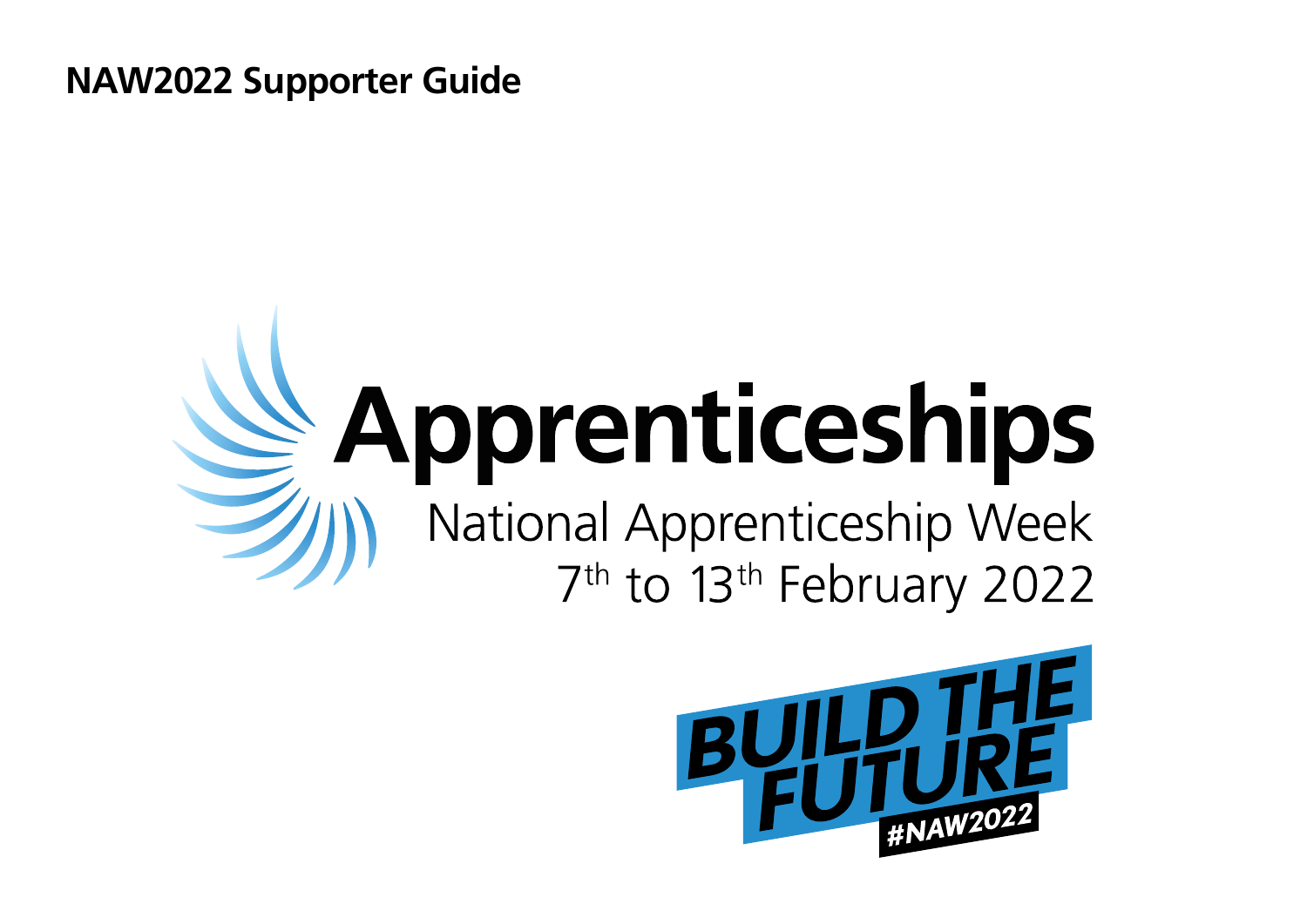# **Support National Apprenticeship Week 2022**

**Build the Future: Train, Retain, Achieve**



National Apprenticeship Week 2022 takes place from 7th to 13th February 2022. This week brings together everyone passionate about apprenticeships to celebrate the value, benefit, and opportunity that apprenticeships bring.

The theme of National Apprenticeship Week 2022 is 'Build the Future', a continuation of the theme used in 2021 and allowing the week to link to the key pillars of the Build Back Better campaign.

**TRAIN** – Future proof your workforce or career though an apprenticeship.

**RETAIN** – Apprentices gain the skills and knowledge your organisation needs, learn the values of your business and make impact. They allow you to develop your future workforce and talent.

**ACHIEVE** – Realise the business benefits and career progression available and how apprenticeships and traineeships can help you transform your future.

Technical education has been transformed in recent years through programmes such as apprenticeships, Traineeships, T Levels, and KickStart. The week will encourage the country to consider and celebrate how technical education can help individuals to develop the skills and knowledge required for a rewarding career, and employers to develop a workforce with future ready skills.

Together we will inspire the nation with engaging stories of apprentices' progression – the increase in their confidence, skills, knowledge and how apprenticeships have kick-started incredible careers. Our advocates will showcase the business benefits and return on investment of employing apprentices, how employers are using apprenticeships to fill skills gaps, upskill and revitalise their workforce ensuring they are future proof and future ready!

National Apprenticeship Week 2022 is a great opportunity to celebrate with all the apprenticeship community, promote the benefits of apprenticeships, of progression opportunities, of new exciting standards and showcase how apprenticeships work for individuals, employers, local communities, and the wider economy.

Let's also use the week to recognise the resilience of employers, training providers, EPAOs (End Point Assessment Organisations) and apprentices during Covid.

Visit https://www.apprenticeships.gov.uk/influencers/naw-2022 to find out more.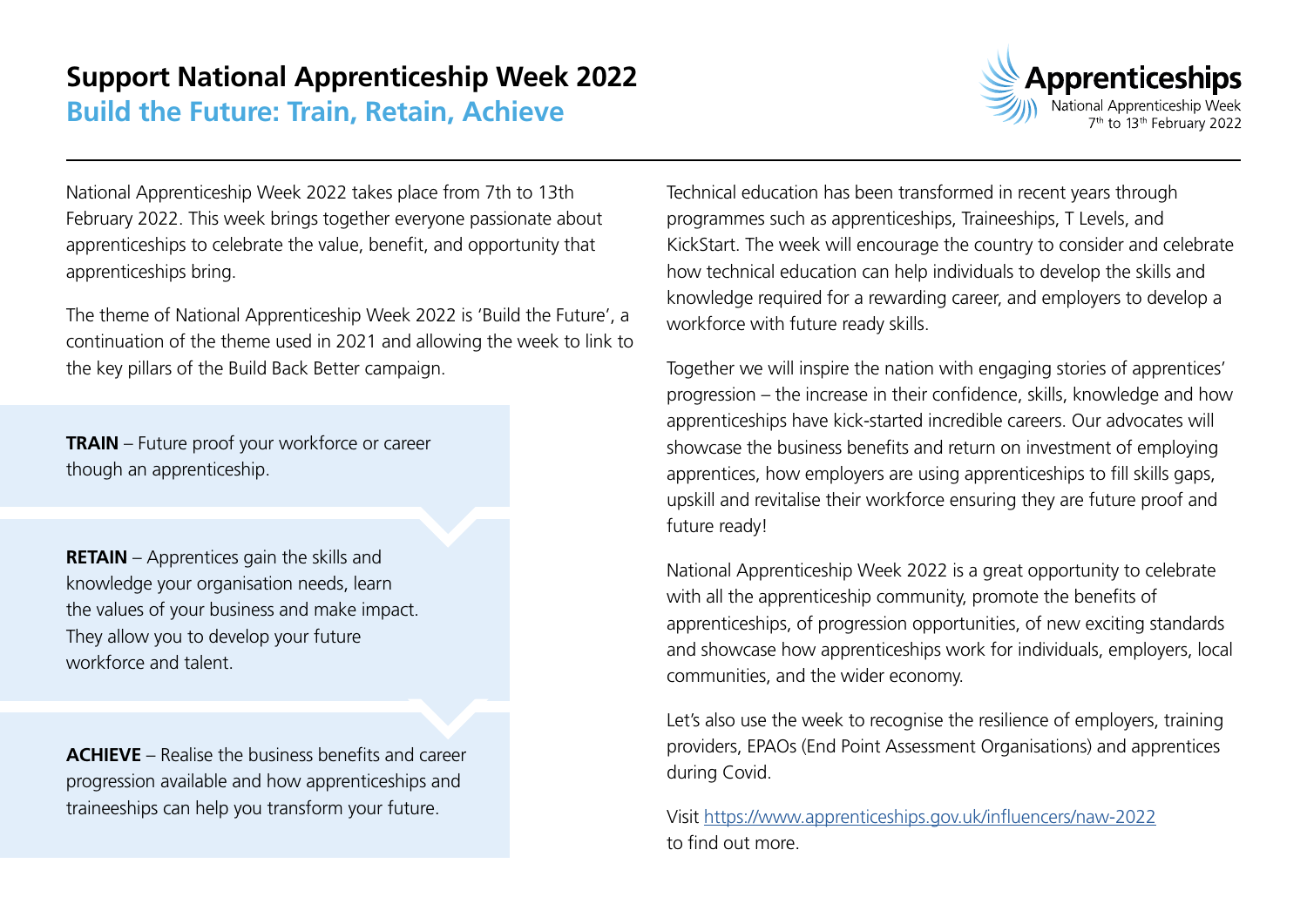## **The theme for 2022: Build the Future**



The theme for National Apprenticeship Week 2022 is "Build the Future" as we encourage everyone to consider how apprenticeships can help individuals to develop the skills and knowledge required for a rewarding career, and employers to develop a workforce with future ready skills.

The 15th annual week-long celebration of apprenticeships, taking place across England, will showcase the impact apprenticeships can have on communities, local businesses and regional economies and how they all benefit from the impact of apprenticeships.

We cannot wait to see the celebration of apprenticeships across virtual, traditional and hybrid events.

We are seeing the number of apprenticeships available in digital, data, green, environmental and technology roles increase and develop in new and innovative areas, and hope to hear some motivating stories of how apprentices have helped employers adapt and develop during a difficult year.

We look forward to seeing the focus on how apprenticeships are not only the future of business success but help to build future careers and support job creation and the economy.

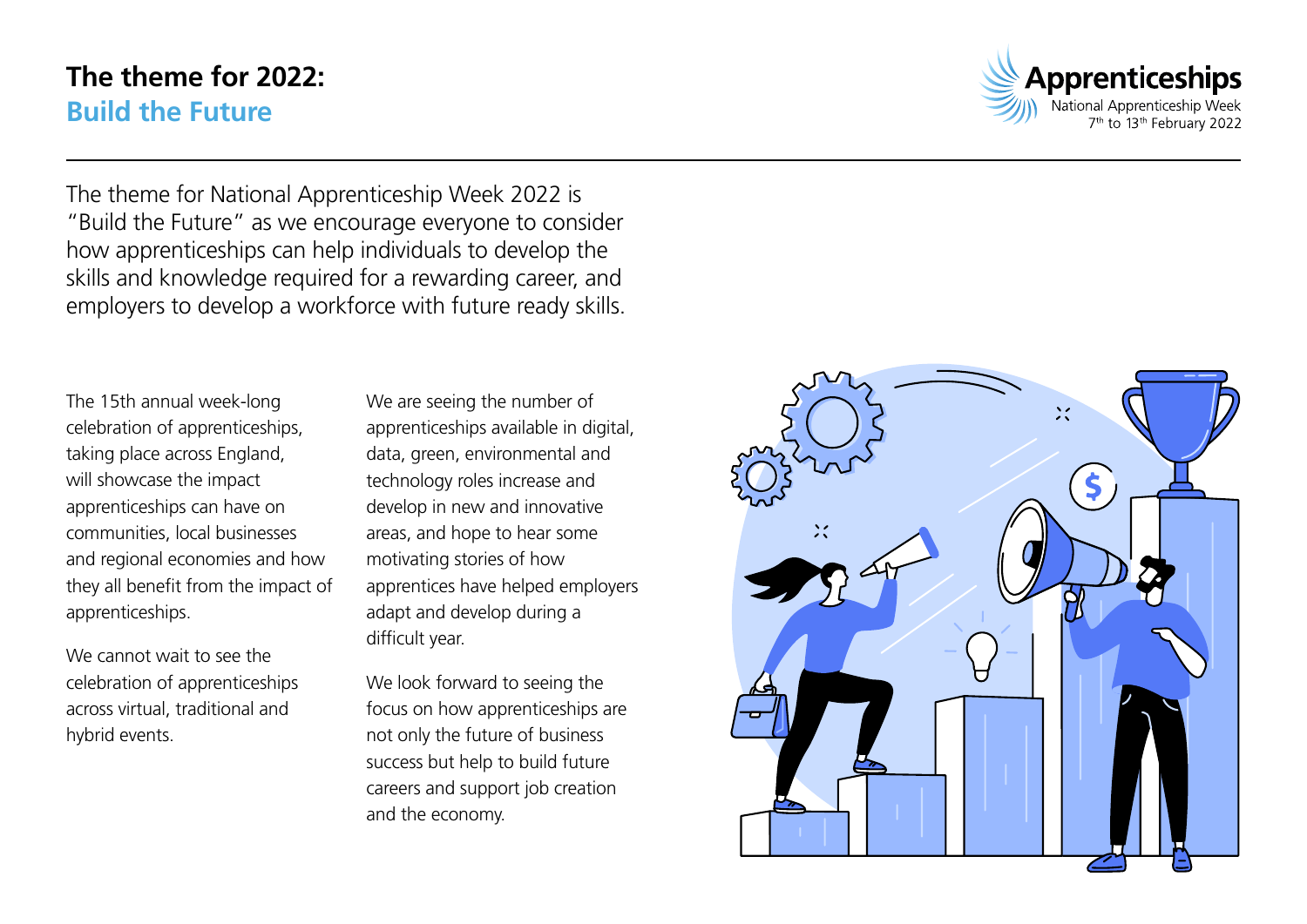

**Employers:** Encourage everyone to consider how training apprentices can build their business for years to come. Speak about the return on investment you are already seeing and how investing in your workforce helps you retain talent. Tell everyone of any successful levy transfers or examples of excellent brokerage by intermediaries. Host a Graduation or Apprenticeship Awards Ceremony. Showcase the diversity of career options and industries now available and what you can achieve through apprenticeships. You might also choose to showcase your wider recruitment offer, such as KickStart, Traineeships, or T Levels.

**Individuals:** Tell your story and discuss the impact of your apprenticeship training, progression opportunities and how you have achieved your career goals.

**Training Providers:** Highlight the great apprentices and employers you work with, and the opportunities available. You may wish to highlight individuals who have progressed from a Traineeship to an apprenticeship, or through the apprenticeship levels.

**Teachers and Careers advisors:** Encourage the young people and adults that you work with to explore and be inspired by the wide range of apprenticeships available.

## **#NAW2022 #BuildTheFuture**

Find out more about apprenticeships at [www.apprenticeships.gov.uk](https://www.apprenticeships.gov.uk/?utm_source=toolkit&utm_medium=web&utm_campaign=NAW2021)

#### **End Point Assessment Organisations**

**(EPAOs):** Showcase the great apprentices, training providers and employers you work with and celebrate apprenticeship success.

## **Apprenticeship Ambassador Network**

**(AAN):** Ambassadors are volunteers who champion apprenticeships to raise awareness and increase engagement to meet the needs of employers, communities, and individuals across the country. There are 9 regional ambassador networks who organise local activities for NAW22. Reach out to your local network to find out more [AAN.CHAIR@education.gov.uk](http://AAN.CHAIR@education.gov.uk)



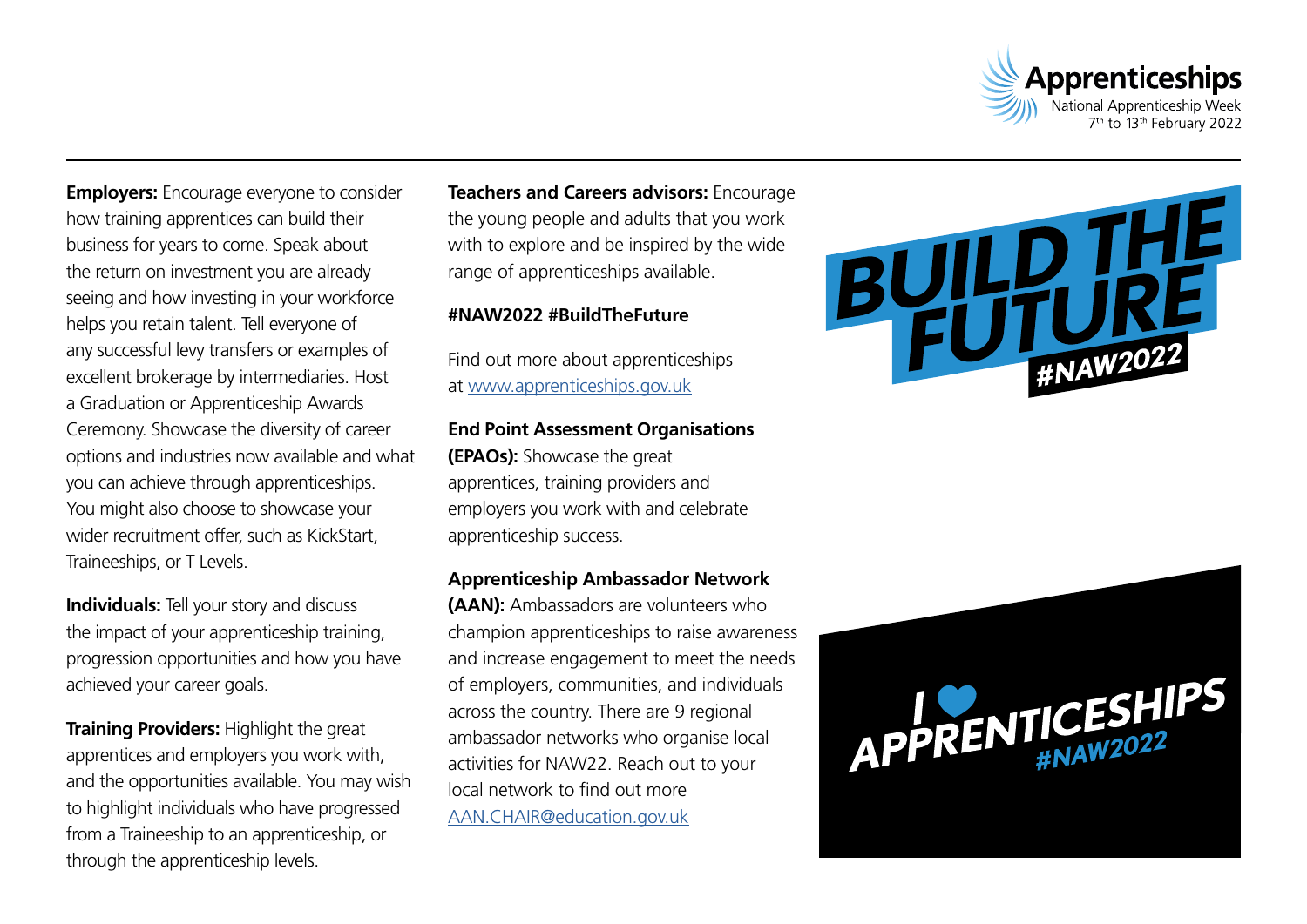# **Key asks for NAW 2022**





## **1. Let us know what you have planned now**

This guide explains how you can get involved on social media, host virtual and face to face events.

To help us promote all the inspirational activity that happens during the week, we are developing an events listing. Please email us at The.Week@education.gov.uk as soon as possible to let us know about your plans for National Apprenticeship Week.

We will be showcasing some of the best events, videos and activities in our newsletters and on social media to share your commitment with our networks.

You can complete this more than once if you have multiple events planned. Don't forget to promote your events on social media using the hashtag **#NAW2022** and set up an event on [Facebook](https://www.facebook.com/help/210413455658361) and [LinkedIn.](https://www.linkedin.com/help/linkedin/answer/98192)

#### **2. Last year Launch tweet**

Look out for our launch day post and share it with your followers. Keep an eye on @Apprenticeships on the morning of Monday 7th February and share our launch post with your followers. Last year, National Apprenticeship Week 2021 was trending #1 on Launch Day in the UK.

## **Let's get National Apprenticeship Week trending again for #NAW2022**!



## **#AskAnEmployer**

Use the **#AskAnEmployer** hashtag during 12 noon – 2pm on Tuesday 8th and encourage your followers to ask questions about how apprentices have developed your business, helping them to see the real business benefits.

## **#AskAnApprentice**

Use the **#AskAnApprentice** hashtag on Twitter during 12 noon – 2pm on Wednesday 9th and encourage aspiring apprentices, their parents and employers to ask you questions about your apprenticeship. Encourage your followers to also follow the hashtag and look out for posts on @Apprenticeships, as apprentices will be taking over the channel.



## On Friday 11th we would like to focus on what makes apprenticeships, and National Apprenticeship Week great. What do you love about employing apprentices or being an apprentice? Create a social video, blog or social media post to share your thoughts. Link to [Apprenticeships.](https://www.apprenticeships.gov.uk/) [gov.uk](https://www.apprenticeships.gov.uk/) to tell people how to find out more.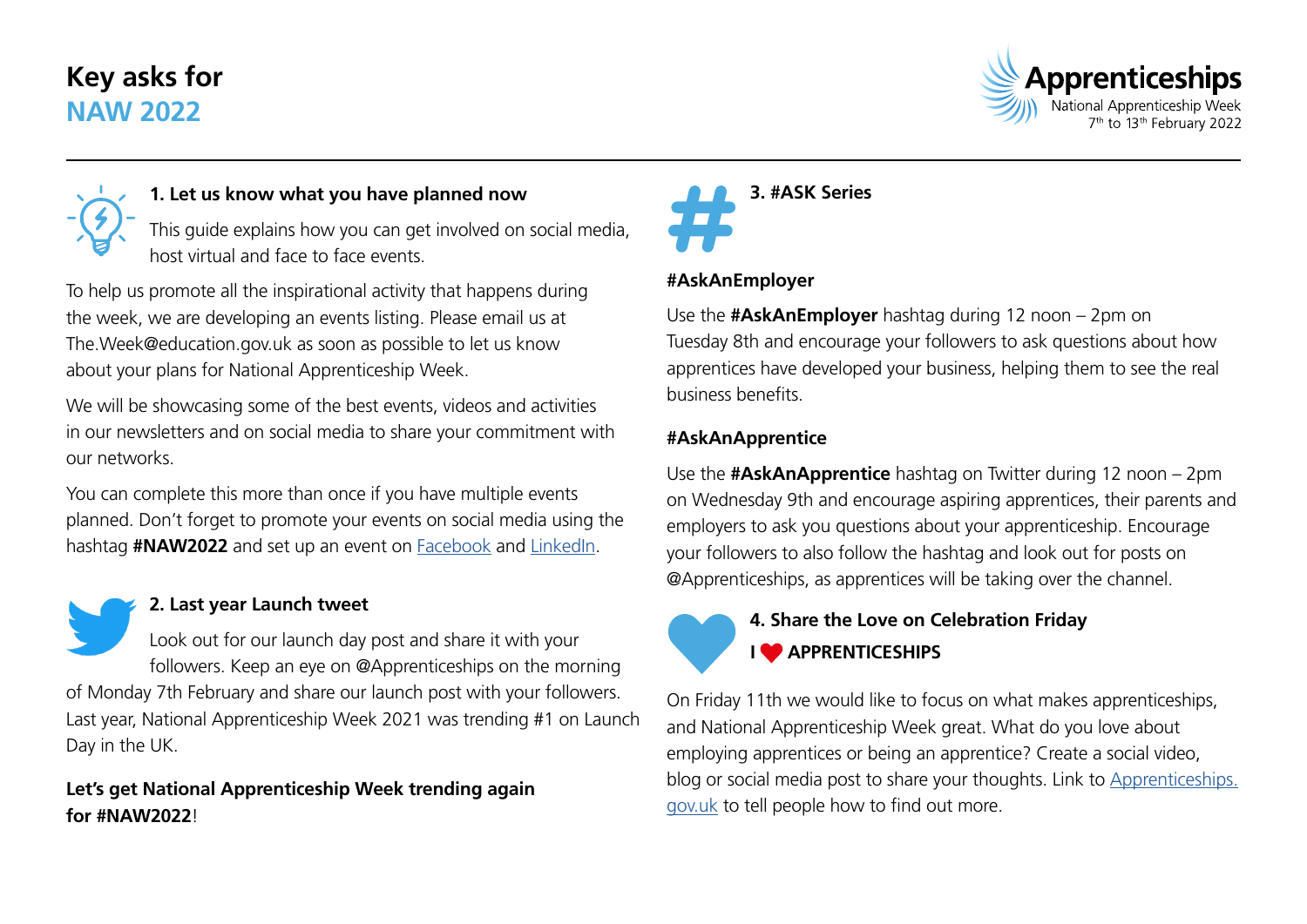

## **If you're supporting all the key asks and still want to do more, we have included some ideas of how you can further support the week!**

We have suggested a different focus for each day of the week, which are outlined below

| Monday 7th    | <b>The NAW</b><br><b>Big Bang launch</b> | It's really important we start the week with a burst of positivity for apprenticeships and get #NAW2022<br>trending across the country again! We will also use the day to focus on how apprenticeships launch and<br>develop careers.                                                                                                                                          |
|---------------|------------------------------------------|--------------------------------------------------------------------------------------------------------------------------------------------------------------------------------------------------------------------------------------------------------------------------------------------------------------------------------------------------------------------------------|
| Tuesday 8th   | #AskAnEmployer                           | Employers - Encourage your followers to ask their apprenticeships questions using #AskAnEmployer - be<br>on hand to answer about how apprenticeships have helped your organisation train, retain and achieve.                                                                                                                                                                  |
|               | Progression<br><b>Tuesday</b>            | Encourage audiences to look at the new exciting opportunities for progression into, through and beyond<br>apprenticeships focus on future skills and social mobility, green transport and green apprenticeships,<br>sustainable apprenticeships and environmental skills, flexi apprenticeships, newer STEM industries and<br>opportunities such as Traineeships and T Levels. |
| Wednesday 9th | #AskAnApprentice                         | Apprentices - encourage aspiring apprentices, their parents and carers and employers to ask you questions<br>about your apprenticeship using the hashtag #AskAnApprentice, be online to respond and explain how<br>apprenticeships can develop futures.                                                                                                                        |
| Thursday 10th | <b>Thank You</b><br><b>Thursday</b>      | Take the opportunity to thank the people who have helped you develop along the way. Employers,<br>apprentices, training providers, parents and carers, your mentor                                                                                                                                                                                                             |
| Friday 11th   | <b>Celebration Friday</b>                | Host a virtual graduation ceremony to mark your apprentices' achievements and progression<br>and celebrate apprenticeships.                                                                                                                                                                                                                                                    |
| Saturday 12th | <b>Parents</b><br>& Carers Day           | Host an event to inform parents and carers about the benefits of apprenticeships, and how they might be<br>the perfect route for their child to develop their future. Engage with Amazing Apprenticeships and The<br>ASK programme which help parents to understand apprenticeships, Traineeships and T Levels.                                                                |
| Sunday 13th   | #Selfie Sunday                           | On Sunday we want you to share your best work or apprenticeship selfies to show the wide range of<br>roles and experiences that apprenticeships can offer. Prepare your cheesiest smiles and don't forget to<br>use #NAW2022.                                                                                                                                                  |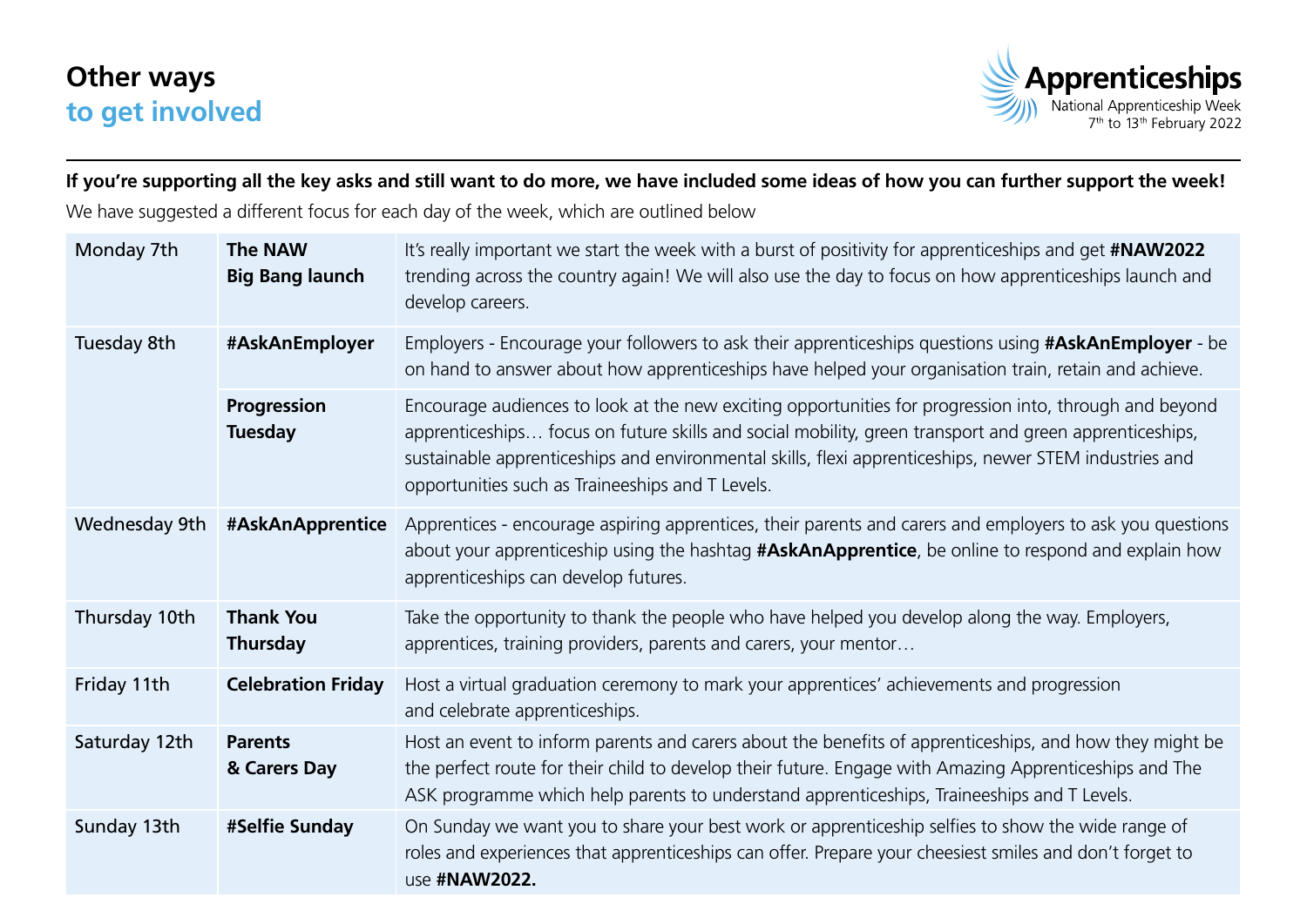## **Events**



**In 2021, over 1,200 stakeholder, employer, provider & school virtual events took place during National Apprenticeship Week.** 

#### **Host an event**

Show how apprenticeships are developing employers for the future and how they transform lives and careers. At any point during National Apprenticeship Week, we want you to host events to invite employers, apprentices, their relatives and schools into your organisation, to show how apprentices are adding real value. Whether that means a virtual tour with a current apprentice followed by a Q&A or a drop-in session where people can ask questions and find out more about apprenticeships, there are many different and creative ways that you can get involved. Share your event plans with us at [The.Week@education.gov.uk](mailto:The.Week%40education.gov.uk?subject=)

### **Make it on the weekend!**

For those of you who want to go even further, why not host your virtual event at the weekend with parents and carers of current apprentices, as well as the apprentices themselves and other interested individuals in the community. You could even host a myth-busting session to help dispel the out-dated preconceptions that sometimes still exist surrounding apprenticeships.

Invite your [local MP](https://members.parliament.uk/members/commons) to attend your event

Host an event. Show how apprenticeships are developing employers for the future and how they transform lives and careers

Don't forget to promote your events on social media using the hashtag **#NAW2022** and set up an event on [Facebook](https://www.facebook.com/help/210413455658361) and [LinkedIn.](https://www.linkedin.com/help/linkedin/answer/98192)

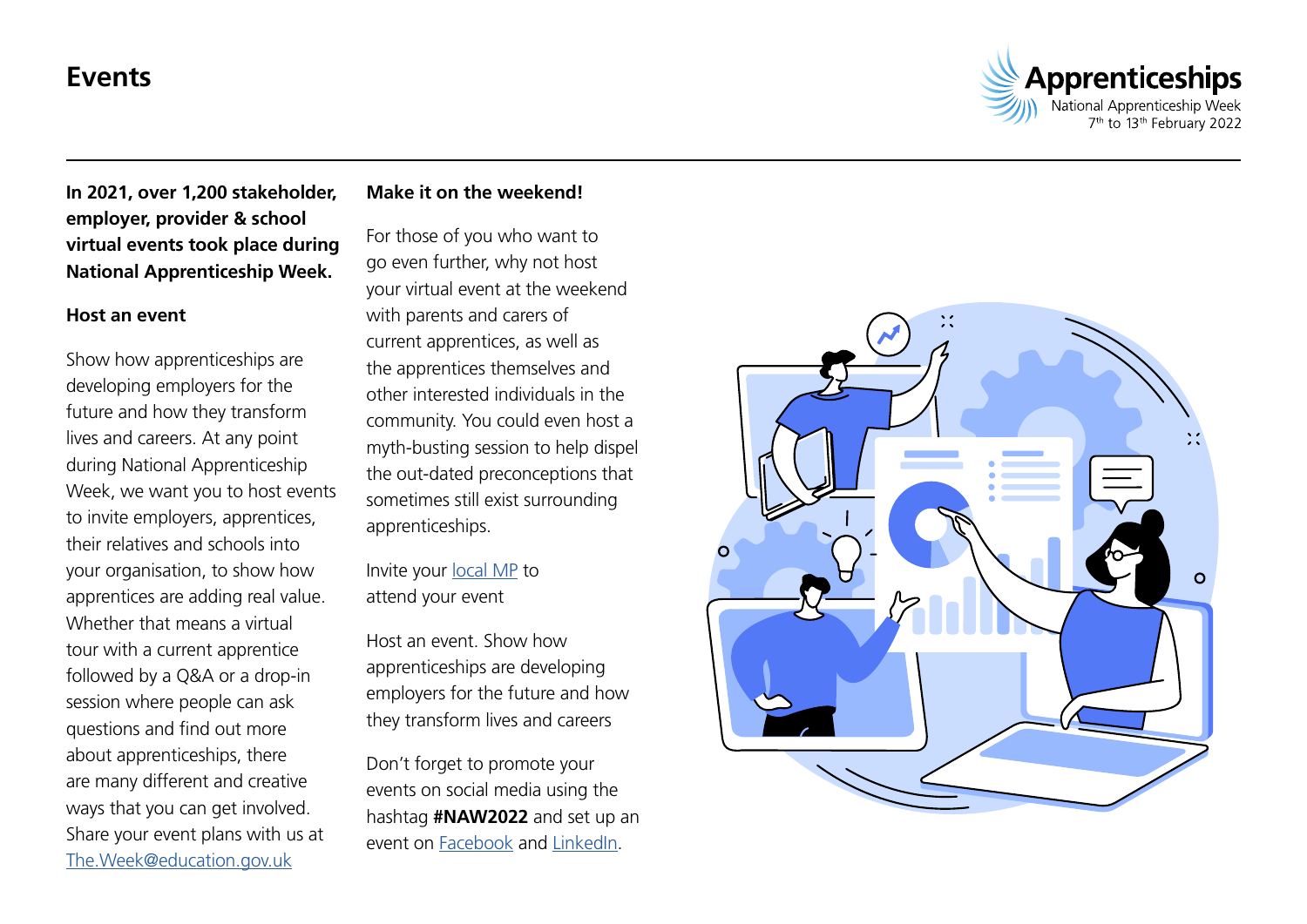

## **Host a Graduation or Apprenticeship Awards Ceremony**

We are encouraging the apprenticeship community to celebrate apprenticeship graduations and completions before, during and after the week. Before National Apprenticeship Week, we will share a **graduation ceremony toolkit** and social media assets to support the celebration of apprentice graduates for NAW 2022. Help support apprentices to promote themselves or promote events taking place that shout about graduate success stories.

Use NAW 2022 as a springboard for celebrations going forward - signalling to all the importance of celebrating apprenticeship completions.



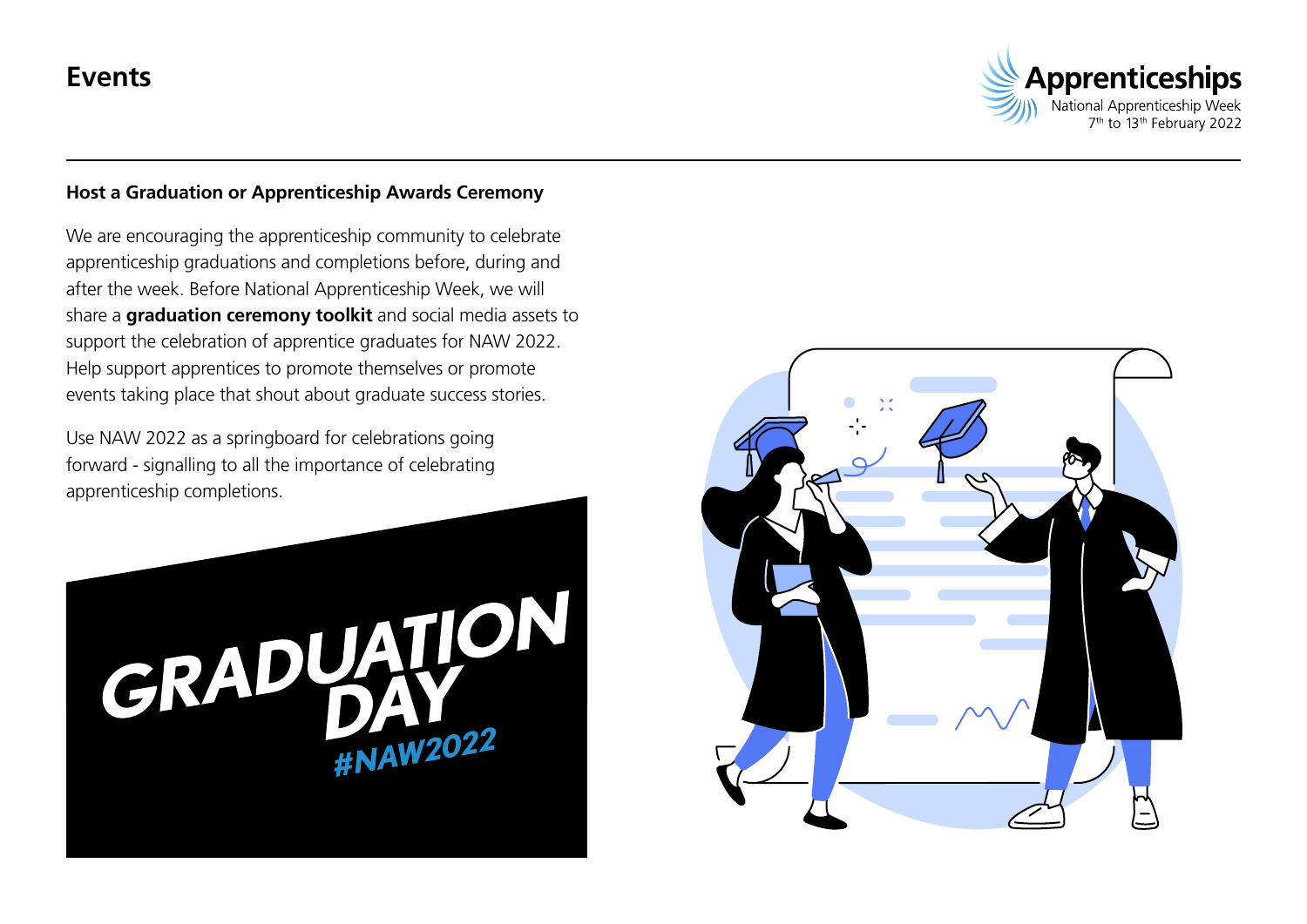## **Social Media**



## **Fuel the conversations on social media**

Thank you for making National Apprenticeship Week 2021 the biggest one ever on social media! During the week there over 500 million impressions across social media – let's make 2022 even bigger.....

Help your followers and everyone interested in starting with apprenticeships to see the value they are adding to your business or how they have developed your career. Use it as an opportunity to showcase the brilliant work you are doing to a wider audience!

# Direct people to

[www.apprenticeships.gov.uk](https://www.apprenticeships.gov.uk/) to find out more, and tag **@Apprenticeships** and use **#NAW2022 #BuildTheFuture** in your posts!

## **Wear the** *'Build the Future'* **Badge**

Before National Apprenticeship Week we will share a 'badge' you can add to your social media channels to show your support for the week. Please use this as an opportunity to post about why and how apprenticeships have helped you to develop your workforce or developed your career. And don't forget to tag **@Apprenticeships** and **#NAW2022** so we can share your posts!



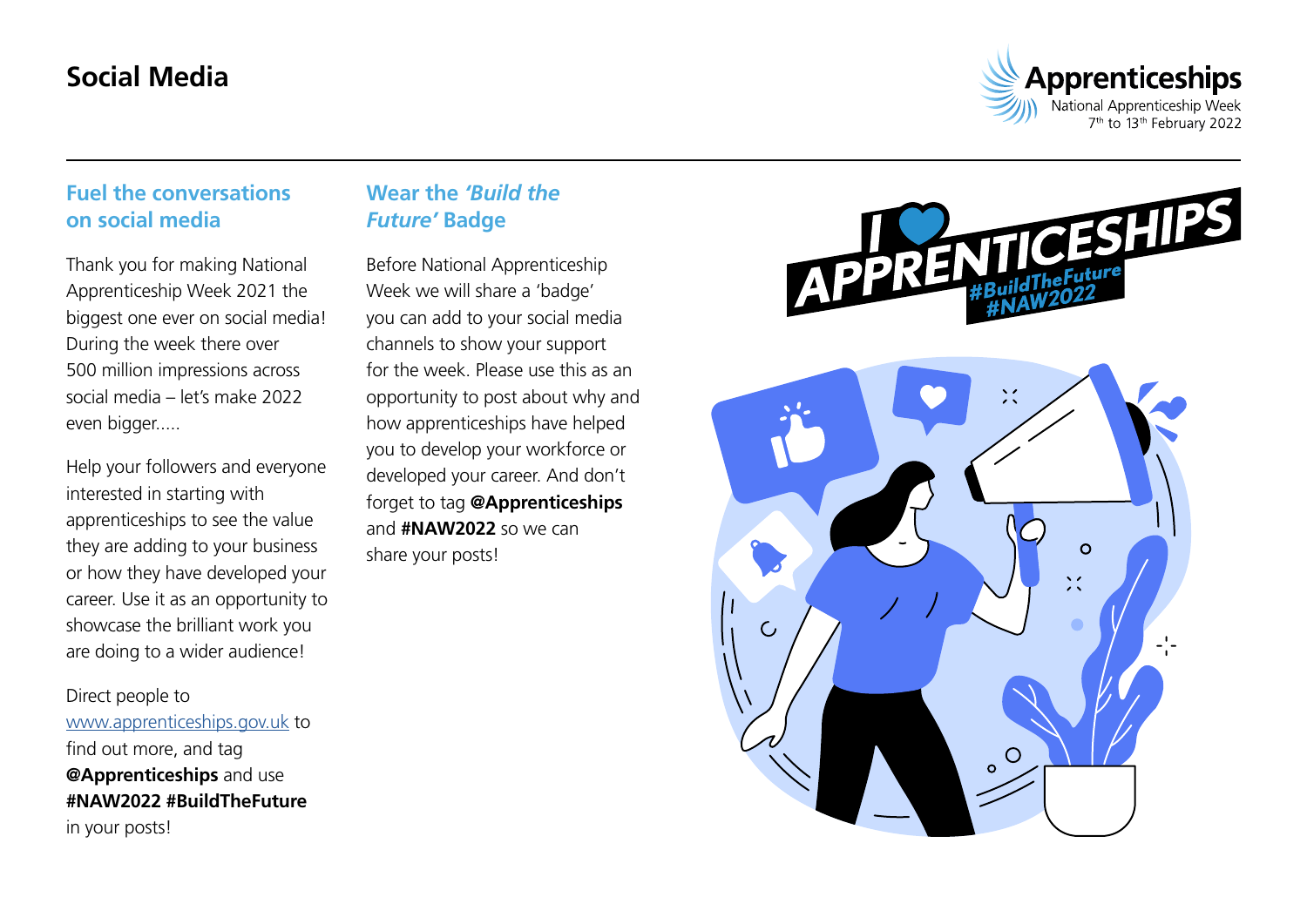## **Create social video:**



We're encouraging employers, apprentices and apprenticeship champions to create short video content to share on your organisation's social media channels. This isn't nearly as daunting as it sounds and can easily be recorded (and edited) using a smartphone.

Be as creative as you like with this content and try to have an engaging background (avoid sitting in a meeting room if possible).

## You might like to consider:

- a video of your apprentices/colleagues talking about how apprenticeships have helped develop their career
- a short interview with an apprentice and their mentor
	- Why did you choose an apprenticeship?
	- What are the benefits?
	- Why would you recommend it to others?
- a summary of a typical day in the life of an apprentice
- a representative talking about why apprenticeships and traineeships are so important to the business, and how they have helped support it through the pandemic (What are the business benefits/return on investment, how have they helped future proof the company)
- an interview with a parent, friend or colleague talking about how they are proud of an apprentice's achievements and how they've grown/ developed through their apprenticeship

The videos can be as informal as you like – social media is a great place to have fun trying out some new ideas.

We recommend video footage is kept to 90 seconds max. Drop us an email [\(Social.Apps@education.gov.uk\)](mailto:Social.Apps%40education.gov.uk?subject=), to let us know you are planning to record some footage so we can share it on our channels where possible.

When posting please use the hashtag **#NAW2022** and tag **@Apprenticeships**.